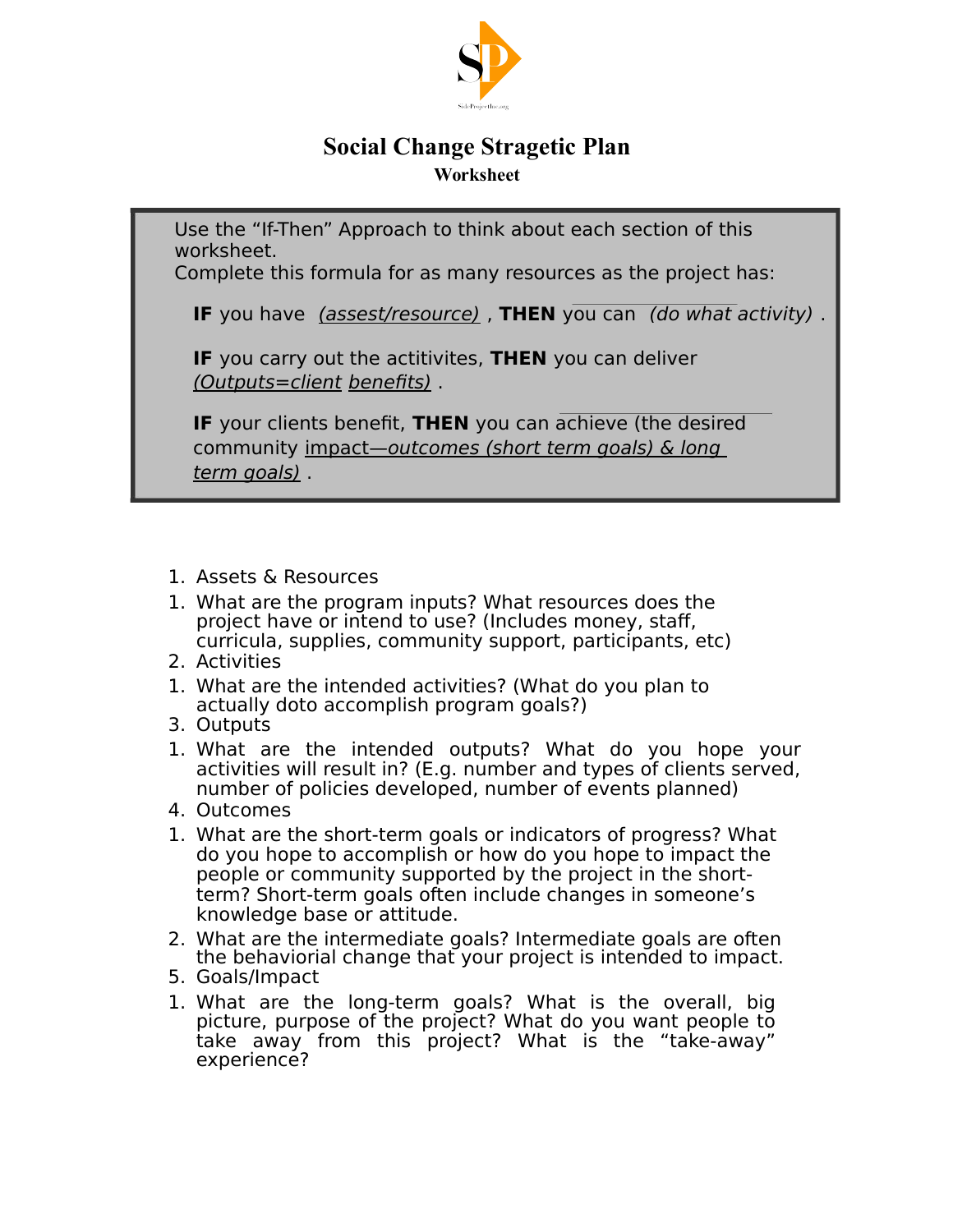

**Assets** 

Individual Gifts

| <b>Description</b> | <b>Comments</b> |
|--------------------|-----------------|
|                    |                 |
|                    |                 |
|                    |                 |
|                    |                 |
|                    |                 |
|                    |                 |
|                    |                 |

#### Citizen Based Associations (churches, informal community groups, cultural groups)

| <b>Description</b> | <b>Comments</b> |
|--------------------|-----------------|
|                    |                 |
|                    |                 |
|                    |                 |
|                    |                 |
|                    |                 |
|                    |                 |
|                    |                 |

Local Institutions (formal groups, busninesses, schools, colleges, etc.)

| <b>Description</b> | <b>Comments</b> |
|--------------------|-----------------|
|                    |                 |
|                    |                 |
|                    |                 |
|                    |                 |
|                    |                 |
|                    |                 |
|                    |                 |

Resources (money, curricilums, supplies, people, etc.)

| <b>Description</b> | <b>Comments</b> |
|--------------------|-----------------|
|                    |                 |
|                    |                 |
|                    |                 |
|                    |                 |
|                    |                 |
|                    |                 |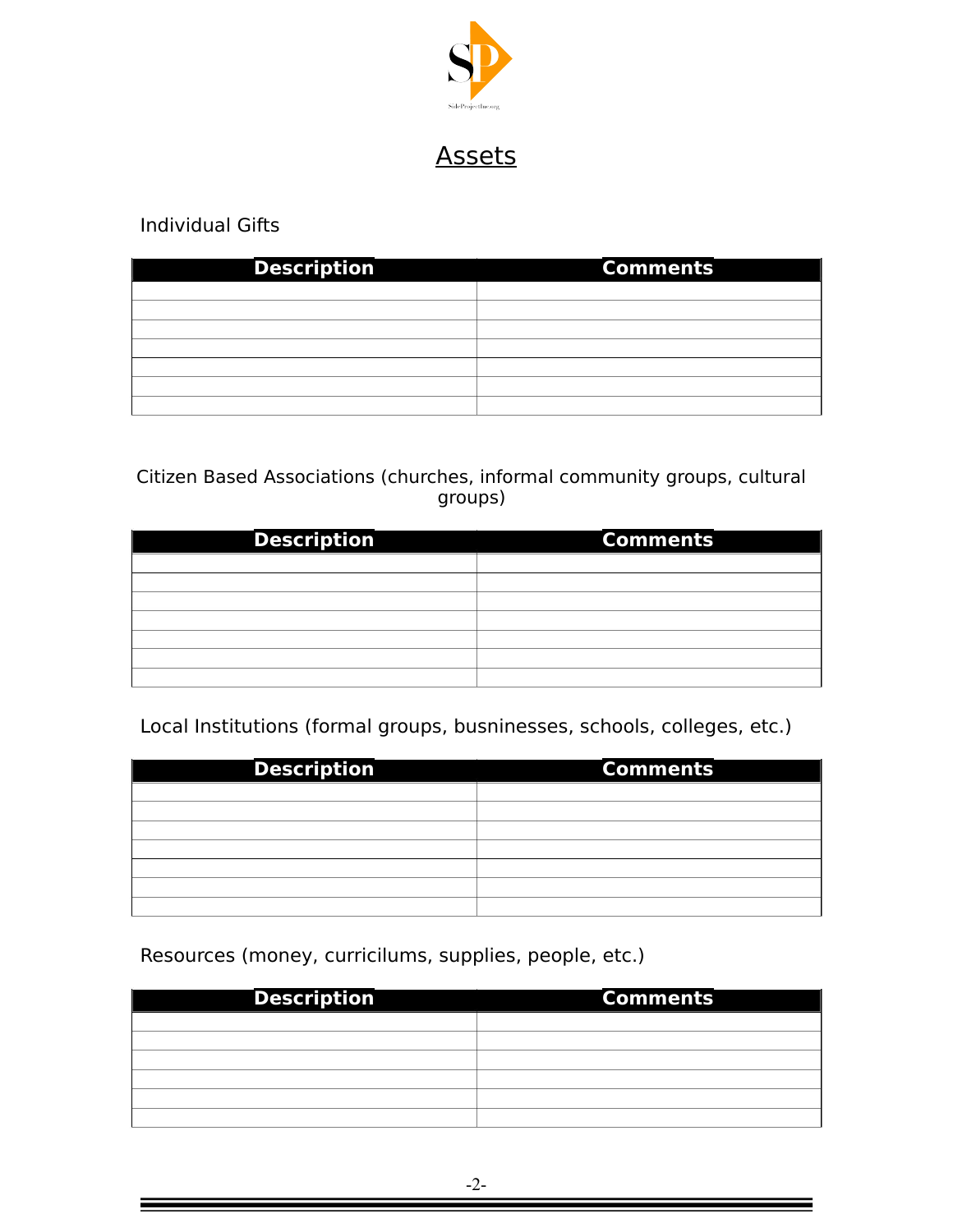

# **Activities**

| <b>Description</b> | <b>Comments</b> |
|--------------------|-----------------|
|                    |                 |
|                    |                 |
|                    |                 |
|                    |                 |
|                    |                 |
|                    |                 |
|                    |                 |
|                    |                 |
|                    |                 |
|                    |                 |
|                    |                 |
|                    |                 |
|                    |                 |
|                    |                 |
|                    |                 |
|                    |                 |
|                    |                 |
|                    |                 |
|                    |                 |
|                    |                 |
|                    |                 |
|                    |                 |
|                    |                 |
|                    |                 |
|                    |                 |
|                    |                 |
|                    |                 |
|                    |                 |
|                    |                 |
|                    |                 |
|                    |                 |
|                    |                 |
|                    |                 |
|                    |                 |
|                    |                 |
|                    |                 |
|                    |                 |
|                    |                 |
|                    |                 |
|                    |                 |
|                    |                 |
|                    |                 |
|                    |                 |
|                    |                 |
|                    |                 |
|                    |                 |
|                    |                 |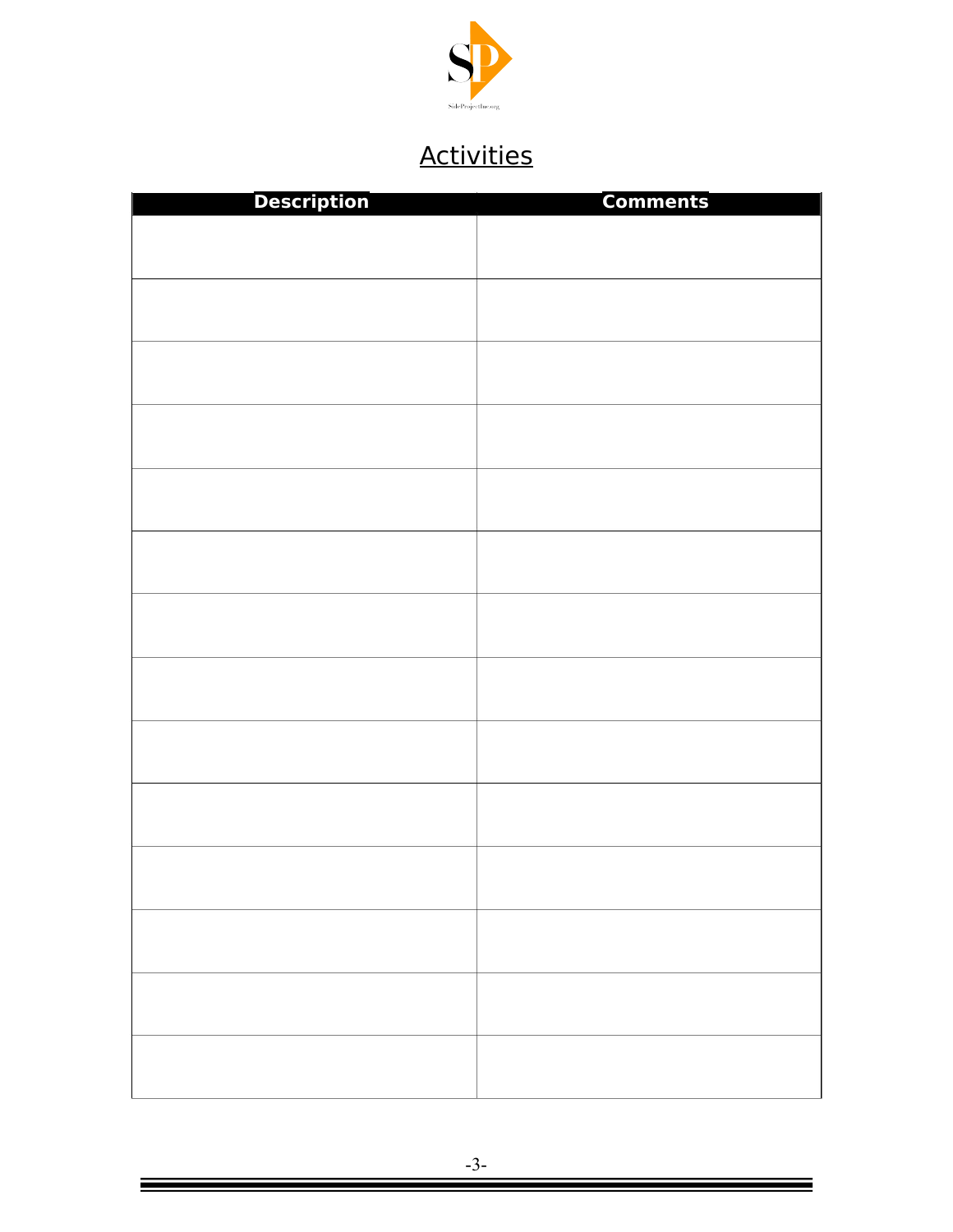

### **Outputs**

| <b>Description of Activities Coutput (Process)</b> | Comments_ |
|----------------------------------------------------|-----------|
|                                                    |           |
|                                                    |           |
|                                                    |           |
|                                                    |           |
|                                                    |           |
|                                                    |           |
|                                                    |           |
|                                                    |           |
|                                                    |           |
|                                                    |           |
|                                                    |           |
|                                                    |           |
|                                                    |           |
|                                                    |           |
|                                                    |           |
|                                                    |           |
|                                                    |           |
|                                                    |           |
|                                                    |           |
|                                                    |           |
|                                                    |           |
|                                                    |           |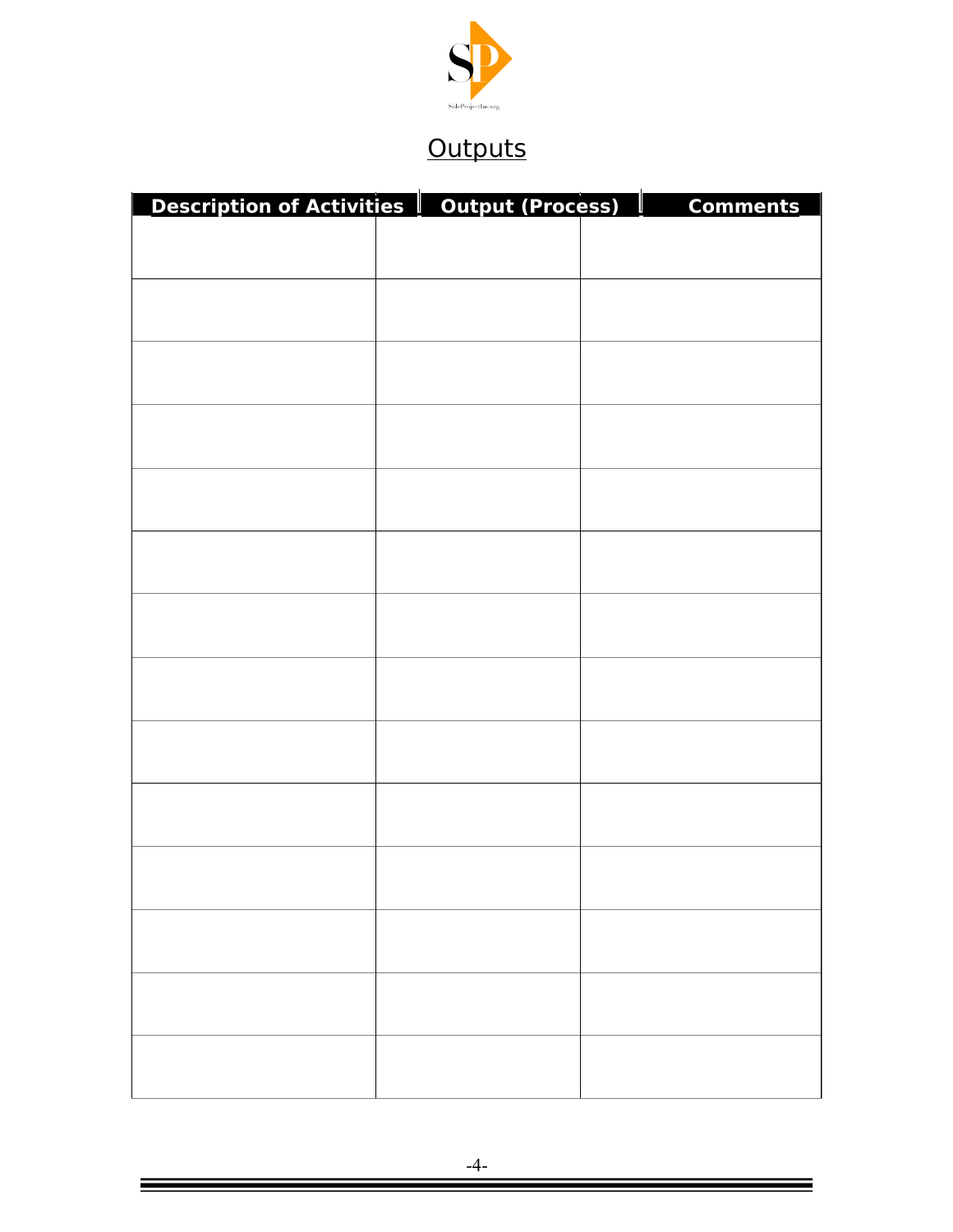

### Outcomes – Short-Term Goals

| <b>Short Term Goal(s)</b> | <b>Outcome Criteria</b> |
|---------------------------|-------------------------|
|                           |                         |
|                           |                         |
|                           |                         |
|                           |                         |
|                           |                         |
|                           |                         |
|                           |                         |
|                           |                         |
|                           |                         |
|                           |                         |
|                           |                         |
|                           |                         |
|                           |                         |
|                           |                         |
|                           |                         |
|                           |                         |
|                           |                         |
|                           |                         |
|                           |                         |
|                           |                         |
|                           |                         |
|                           |                         |
|                           |                         |
|                           |                         |
|                           |                         |
|                           |                         |
|                           |                         |
|                           |                         |
|                           |                         |
|                           |                         |
|                           |                         |
|                           |                         |
|                           |                         |
|                           |                         |
|                           |                         |
|                           |                         |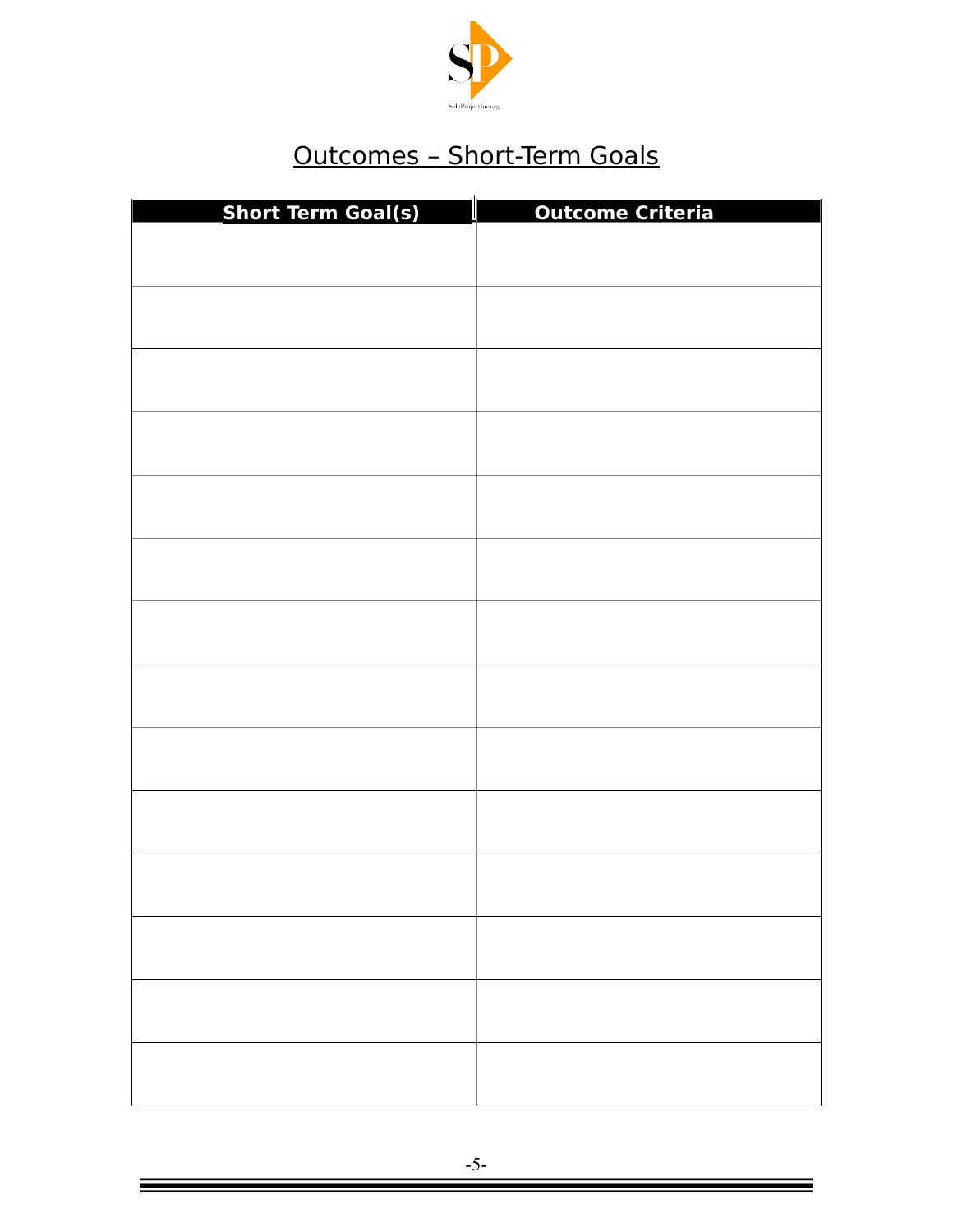

# Long-Term Goals/Impact

| M<br><b>Long Term Goal(s)</b> | <b>Outcome Criteria</b> |
|-------------------------------|-------------------------|
|                               |                         |
|                               |                         |
|                               |                         |
|                               |                         |
|                               |                         |
|                               |                         |
|                               |                         |
|                               |                         |
|                               |                         |
|                               |                         |
|                               |                         |
|                               |                         |
|                               |                         |
|                               |                         |
|                               |                         |
|                               |                         |
|                               |                         |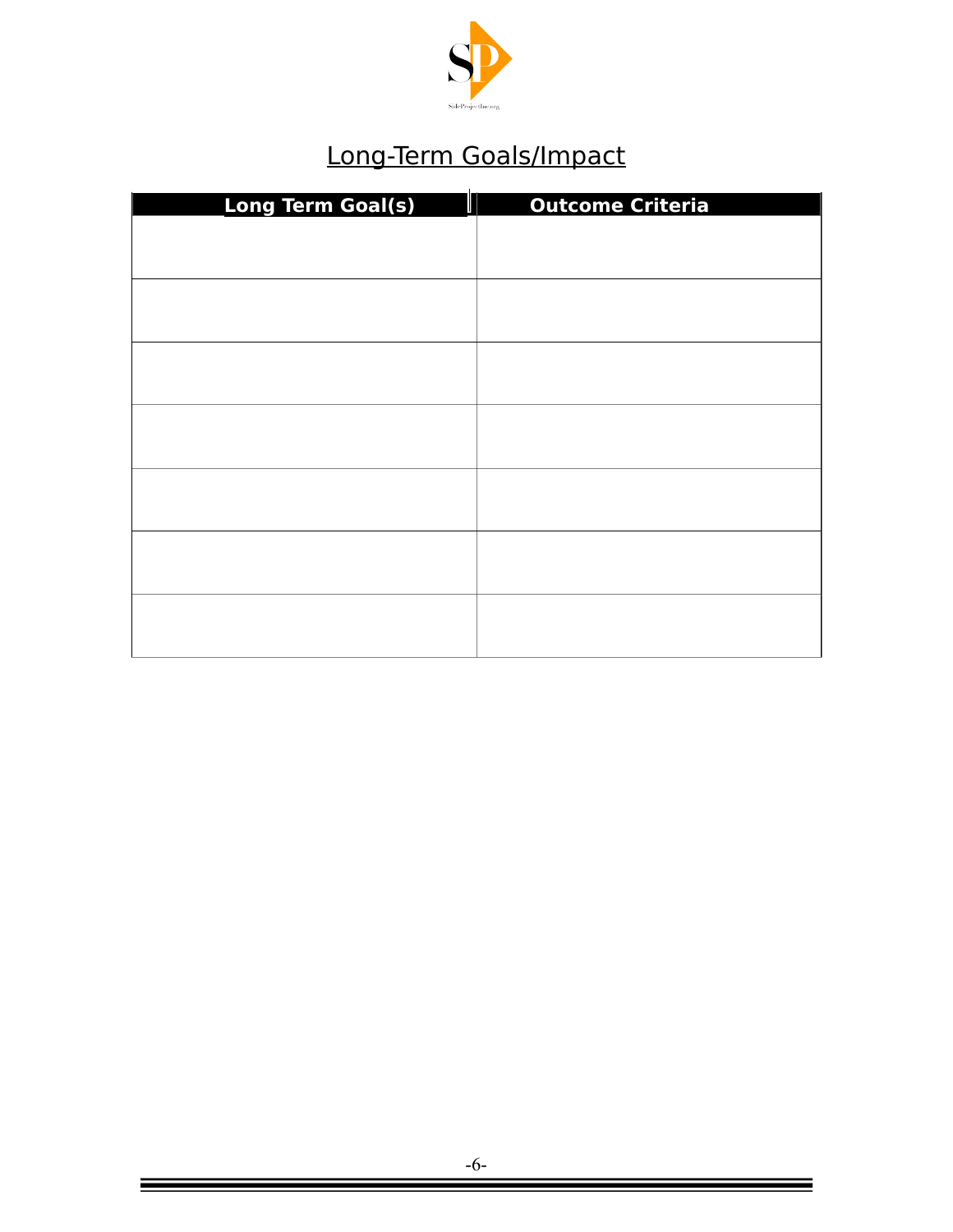

#### Community Asset Map\*



owuilding3ommunitiesbrom theSnside"ut( 2 xath :oward bindingand /obilizing23ommunityts2sset